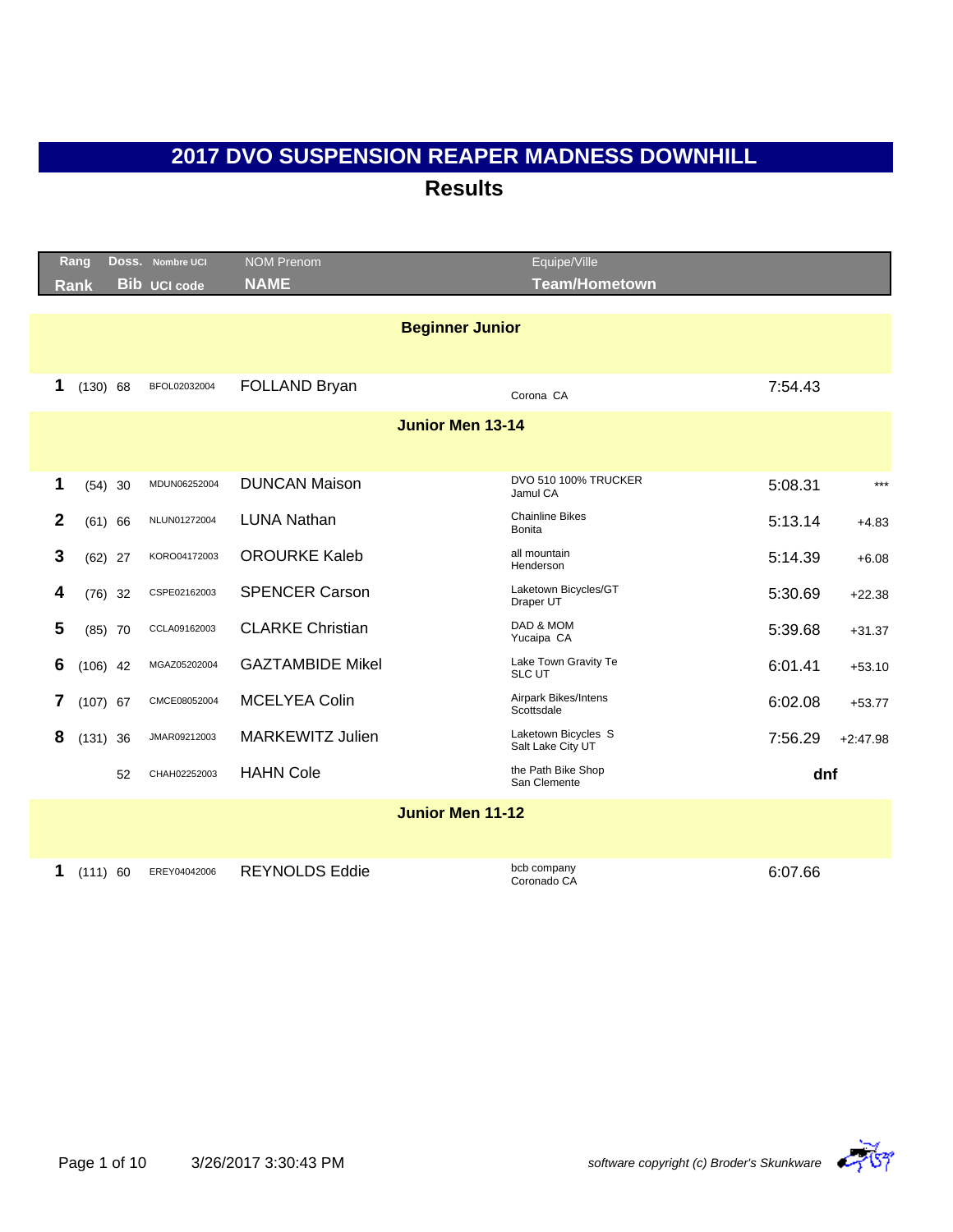|              | Rang        |             | Doss. Nombre UCI       | <b>NOM Prenom</b>         | Equipe/Ville                                 |         |            |
|--------------|-------------|-------------|------------------------|---------------------------|----------------------------------------------|---------|------------|
|              | <b>Rank</b> |             | <b>Bib UCI code</b>    | <b>NAME</b>               | <b>Team/Hometown</b>                         |         |            |
|              |             |             |                        |                           |                                              |         |            |
|              |             |             |                        | <b>Junior Men 6-10</b>    |                                              |         |            |
|              |             |             |                        |                           |                                              |         |            |
| 1            |             | $(89)$ 44   | MSAL11032007           | <b>SALAZAR Mason</b>      | <b>Purely Dental Encini</b><br>San Diego CA  | 5:45.72 | $***$      |
| 2            |             | $(119)$ 35  | CSTI06062007           | <b>STINGER Cameron</b>    | Kore North Bicycle/D<br>Reno NV              | 6:35.28 | $+49.56$   |
| 3            | $(126)$ 40  |             | JWHI03132007           | <b>WHITE Joshua</b>       | Bicycle World/ODI/SI<br>Kingman AZ           | 7:05.43 | $+1:19.71$ |
|              |             | 28          | JDUN11052008           | <b>DUNCAN Justin</b>      | <b>DVO 510 100% TRUCKER</b><br>Jamul CA      | dns     |            |
|              |             |             |                        | <b>Junior Women 13-14</b> |                                              |         |            |
|              |             |             |                        |                           |                                              |         |            |
| 1            |             | $(120)$ 38  | DOWE02152003           | <b>OWENS Dixie</b>        | Commencal Race Team<br>Yucaipa               | 6:40.32 |            |
|              |             |             |                        | <b>Cat 2 Women 19-29</b>  |                                              |         |            |
|              |             |             |                        |                           |                                              |         |            |
| 1            |             | $(133)$ 201 | DLAM05101989           | <b>LAMELIN Dominique</b>  | Menifee CA                                   | 8:39.78 |            |
|              |             |             |                        | <b>Cat 3 Men 15-18</b>    |                                              |         |            |
|              |             |             |                        |                           |                                              |         |            |
| 1            |             | $(77)$ 302  | LUHL06282002           | <b>UHLRICH Luke</b>       | All Mountain Cyclery<br>Las Vegas NV         | 5:34.31 | $***$      |
| $\mathbf{2}$ |             | $(81)$ 333  | CHAM06122001           | <b>HAMEL Chase</b>        | Lake City Air<br>Boulder City NV             | 5:38.01 | $+3.70$    |
| 3            |             | $(92)$ 330  | JGIB09071999           | <b>GIBBONS Jonathan</b>   | Inthehills<br>Dayton nv                      | 5:46.43 | $+12.12$   |
| 4            |             | $(94)$ 317  | SMAG09072000           | <b>MAGNI Severin</b>      | Kore North Bicycles<br>tempe AZ              | 5:49.97 | $+15.66$   |
| 5            |             | $(95)$ 311  | ABUR08222002           | <b>BURTON Alec</b>        | <b>Bear Valley Bikes</b><br>Big Bear Lake CA | 5:51.05 | $+16.74$   |
| 6            |             | $(97)$ 308  | DBON11172000           | <b>BONINO Dylan</b>       | Laketown Gravity<br>South Jordan UT          | 5:51.98 | $+17.67$   |
| 7            |             |             | (129) 343 KHOW12022000 | <b>HOWE Kegan</b>         | Boulder City NV                              | 7:51.16 | $+2:16.85$ |

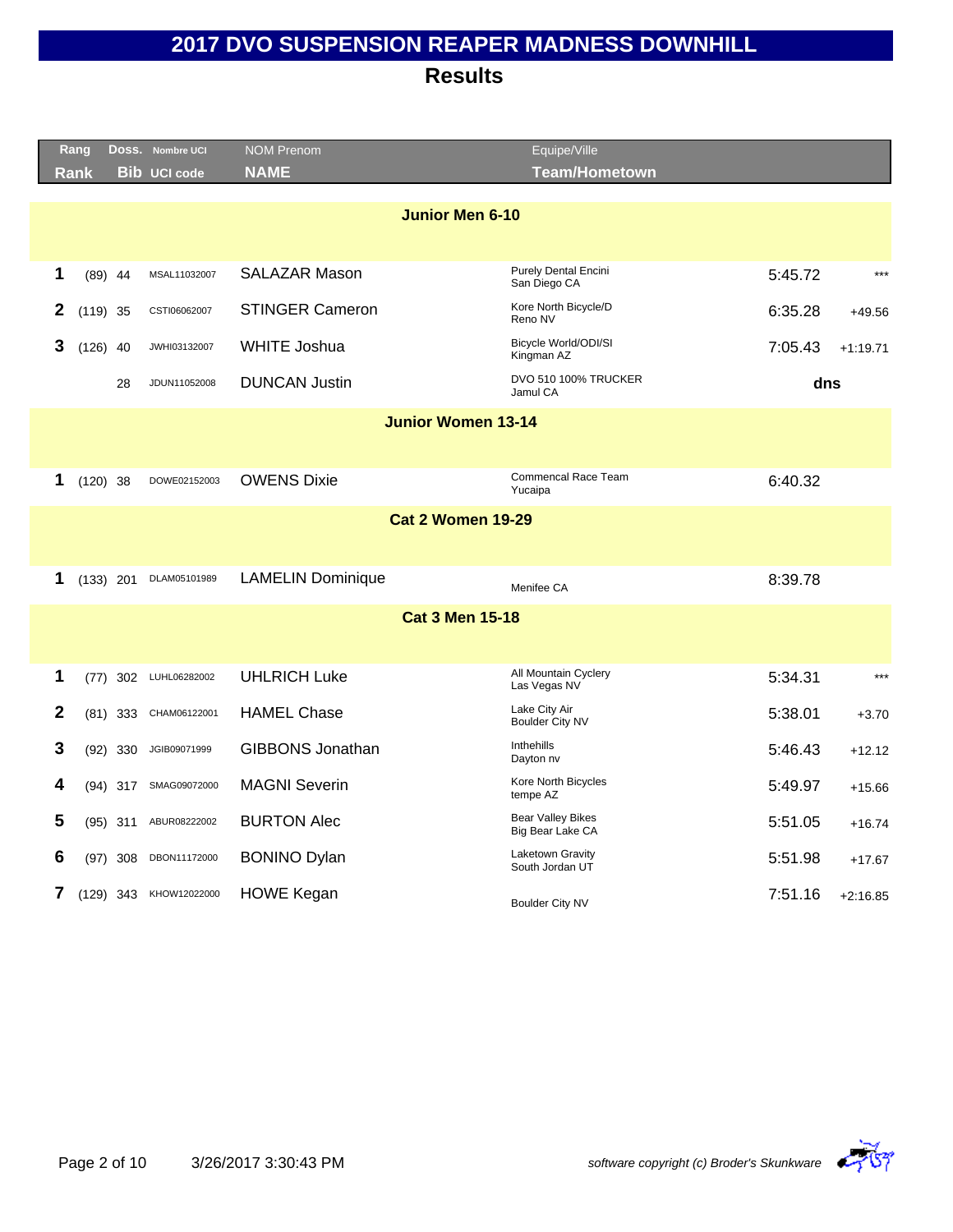|              | Rang<br>Rank |            | DOSS. Nombre UCI<br><b>Bib UCI code</b> | <b>NOM Prenom</b><br><b>NAME</b> | Equipe/Ville<br><b>Team/Hometown</b>  |         |            |
|--------------|--------------|------------|-----------------------------------------|----------------------------------|---------------------------------------|---------|------------|
|              |              |            |                                         | <b>Cat 3 Men 19-29</b>           |                                       |         |            |
|              |              |            |                                         |                                  |                                       |         |            |
| 1            |              | $(78)$ 349 | KWIN08241996                            | <b>WINGER Kaysen</b>             | n.las vegas                           | 5:35.30 | $***$      |
| 2            |              |            | (102) 355 SANA11011988                  | <b>ANAYA Santos</b>              | Tororojodh<br>Califormia              | 5:56.33 | $+21.03$   |
| 3            | $(114)$ 200  |            | BYUT12011993                            | <b>YUTSUS Brandon</b>            | Novatec USA<br>temecula ca            | 6:20.40 | $+45.10$   |
| 4            |              |            | (121) 322 ADAS03231991                  | <b>DASTMALCHI Alec</b>           | Las Vegas NV                          | 6:41.85 | $+1:06.55$ |
|              |              |            | 314 EQUI08121997                        | <b>QUINN Ethan</b>               | Prescott College Cyc<br>Prescott AZ   | dns     |            |
|              |              |            |                                         | <b>Cat 3 Men 30-39</b>           |                                       |         |            |
|              |              |            |                                         |                                  |                                       |         |            |
| 1            |              | $(75)$ 351 | DLAC02091982                            | <b>LACROIX Dustin</b>            | track ready performa<br>temecula ca   | 5:29.50 | $***$      |
| $\mathbf{2}$ |              | $(80)$ 329 | FVAL11121982                            | <b>VALLE Francisco</b>           | safetycycle<br>L.A                    | 5:37.68 | $+8.18$    |
| 3            |              | $(83)$ 313 | SSTR09141979                            | <b>STRUNK Shane</b>              | TORCA & RW Strunk E<br>Tucson AZ      | 5:39.00 | $+9.50$    |
| 4            | $(112)$ 331  |            | JORD06271986                            | ORDONEZ Juan                     | toro rojo dh<br>reseda ca             | 6:16.31 | $+46.81$   |
| 5            | $(127)$ 350  |            | LMAN11241984                            | <b>MANALO Leann Andrei</b>       | Bloodtrail<br>Tucson Arizona          | 7:14.08 | $+1:44.58$ |
|              |              |            | 303 JLAM08151981                        | <b>LAMPHEAR Joseph</b>           | uphilljoe<br>Tucson AZ                | dns     |            |
|              |              |            |                                         | <b>Cat 3 Men 40-49</b>           |                                       |         |            |
|              |              |            |                                         |                                  |                                       |         |            |
| 1            |              | $(93)$ 319 | HPAT07271977                            | <b>PATRICK Heath</b>             | <b>HLNBOYS</b><br>Las vegas NV        | 5:48.97 | $***$      |
| 2            |              |            | (105) 318 IHOR04191976                  | <b>HORAK</b> lan                 | FEA Race Team<br>Henderson NV         | 6:00.34 | $+11.37$   |
| 3            |              |            | (109) 315 CGIO07031972                  | <b>GIOVANNELLI Chris</b>         | DVO/BOX COMPONENT/TE<br>san marino CA | 6:03.85 | $+14.88$   |
| 4            |              |            | (124) 306 CCAR11081974                  | <b>CARLTON Chris</b>             | <b>LC Trails</b><br>Caliente NV       | 6:51.40 | $+1:02.43$ |
| 5            | $(132)$ 310  |            | DSCO09071968                            | <b>SCOPA Dave</b>                | Sundance Cycle<br>Phoenix AZ          | 8:25.84 | $+2:36.87$ |
|              |              |            |                                         |                                  |                                       |         |            |

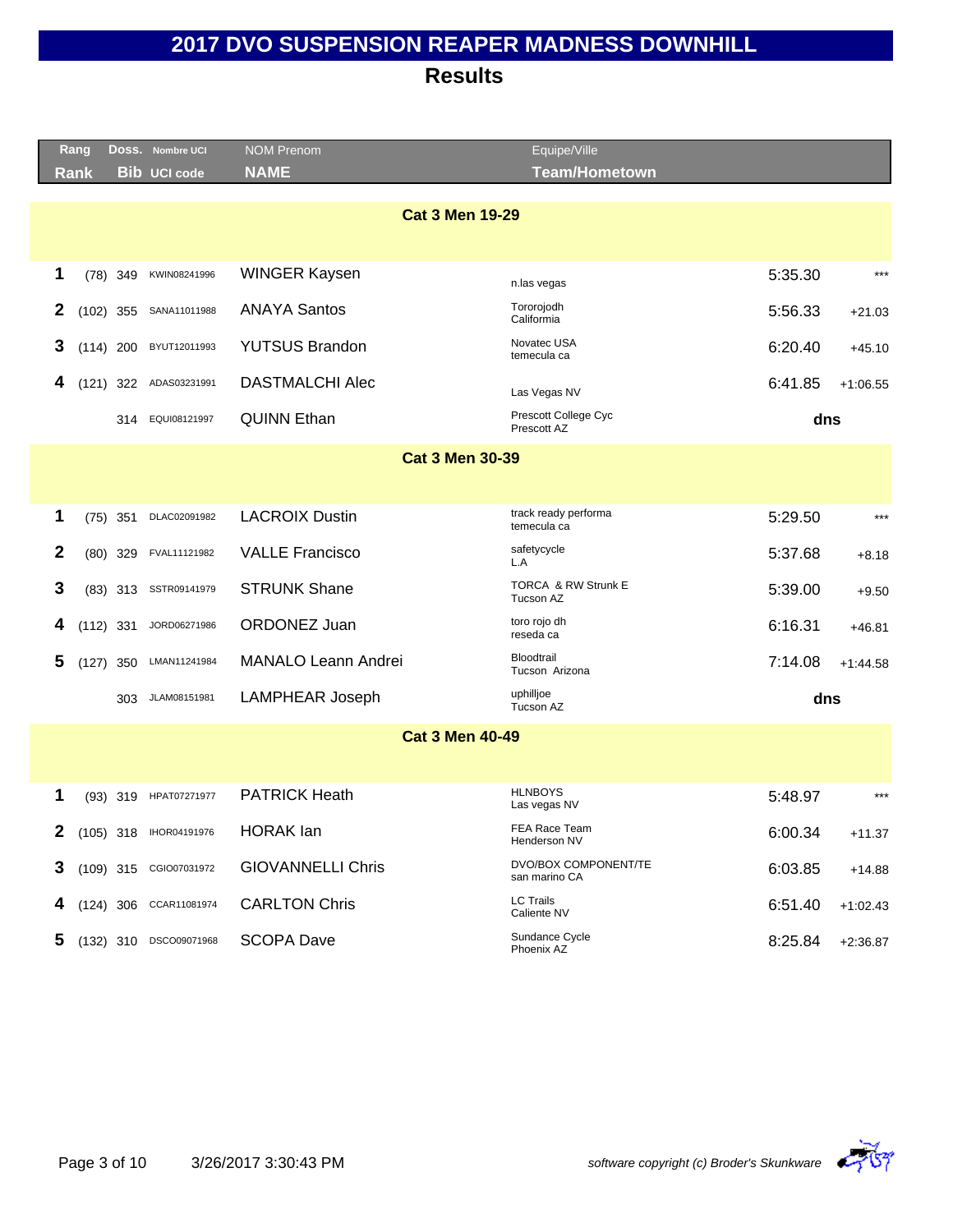|    | Rang |             | Doss. Nombre UCI          | <b>NOM Prenom</b>      | Equipe/Ville                             |                    |            |
|----|------|-------------|---------------------------|------------------------|------------------------------------------|--------------------|------------|
|    | Rank |             | <b>Bib UCI code</b>       | <b>NAME</b>            | <b>Team/Hometown</b>                     |                    |            |
|    |      |             |                           | Cat 2/3 Men 50+        |                                          |                    |            |
|    |      |             |                           |                        |                                          |                    |            |
| 1  |      | $(73)$ 248  | MLEA08111964              | <b>LEAVITT Michael</b> | All Mountain Cyclery<br>Boulder City NV  | 5:28.08            | $***$      |
| 2  |      | $(88)$ 240  | MUHL11051965              | <b>UHLRICH Mark</b>    | All Mountain Cyclery<br>Las Vegas NV     | 5:41.64            | $+13.56$   |
| 3  |      | $(91)$ 237  | SJON03121966              | <b>JONES Stan</b>      | Henderson NV                             | 5:46.22            | $+18.14$   |
| 4  |      | $(99)$ 239  | MFOR10111962              | <b>FORD Marty</b>      | Kore North Bikes<br>Meridian ID          | 5:54.00            | $+25.92$   |
| 5  |      | $(113)$ 238 | JWIS07111960              | WISCHMEYER Jim         | All Mountain Cyclery<br>Las Vegas NV     | 6:17.50            | $+49.42$   |
|    |      |             |                           | <b>Cat 2 Men 15-18</b> |                                          |                    |            |
|    |      |             |                           |                        |                                          |                    |            |
| 1  |      | $(36)$ 235  | RWIS04042002              | WISCHMEYER Ryan        | Onyx / All Mountain<br>Las Vegas NV      | 4:56.33            | $***$      |
| 2  |      | $(37)$ 208  | BBRI04241999              | <b>BRIMHALL Ben</b>    | Smith Optics<br>Henderson NV             | 4:56.79            | $+0.46$    |
| 3  |      | $(55)$ 216  | TNOR11082001              | <b>NORMAN Tucker</b>   | Canfield Brothers/DV<br>Las Vegas NV     | 5:08.58            | $+12.25$   |
| 4  |      | $(64)$ 210  | ESMI08312001              | <b>SMITH Eli</b>       | avon CO                                  | 5:16.78            | $+20.45$   |
| 5  |      | $(66)$ 221  | BTOR07211999              | <b>TORRES Brennan</b>  | <b>Cannonball Racing</b><br>Draper UT    | 5:17.75            | $+21.42$   |
| 6  |      | $(90)$ 205  | ACAN05072002              | <b>CANTWELL Austin</b> | Kore North<br>Boise ID                   | 5:45.91            | $+49.58$   |
| 7  |      | $(98)$ 213  | AOST10052000              | <b>OSTROM Aaron</b>    | Kore North DVO FLY<br>Boise ID           | 5:52.32            | $+55.99$   |
| 8  |      | $(104)$ 236 | RGOU01072000              | <b>GOULD Ryan</b>      | Kore North / Deity /<br>Meridian ID      | 5:57.95            | $+1:01.62$ |
| 9  |      | $(108)$ 207 | DHUC05011999              | <b>HUCK Daniel</b>     | Edwards CO                               | 6:02.68            | $+1:06.35$ |
|    |      |             | 10 (135) 242 SBRO03052000 | <b>BROWN Sam</b>       | Kona Super Grassroot<br>Vail CO          | 24:06.71 +19:10.38 |            |
| 11 |      |             | (136) 245 LSPE08112000    | <b>SPENCER Lane</b>    | <b>KHS</b><br>Henderson Nv               | 27:41.58 +22:45.25 |            |
|    |      |             | 223 ABIR06142002          | <b>BIRD Andrew</b>     | GoRide.com Crank Br<br>Salt Lake City UT |                    | dns        |
|    |      |             | 212 IJOH05052000          | <b>JOHNSON lan</b>     | Lake Town Gravity<br>Draper UT           |                    | dns        |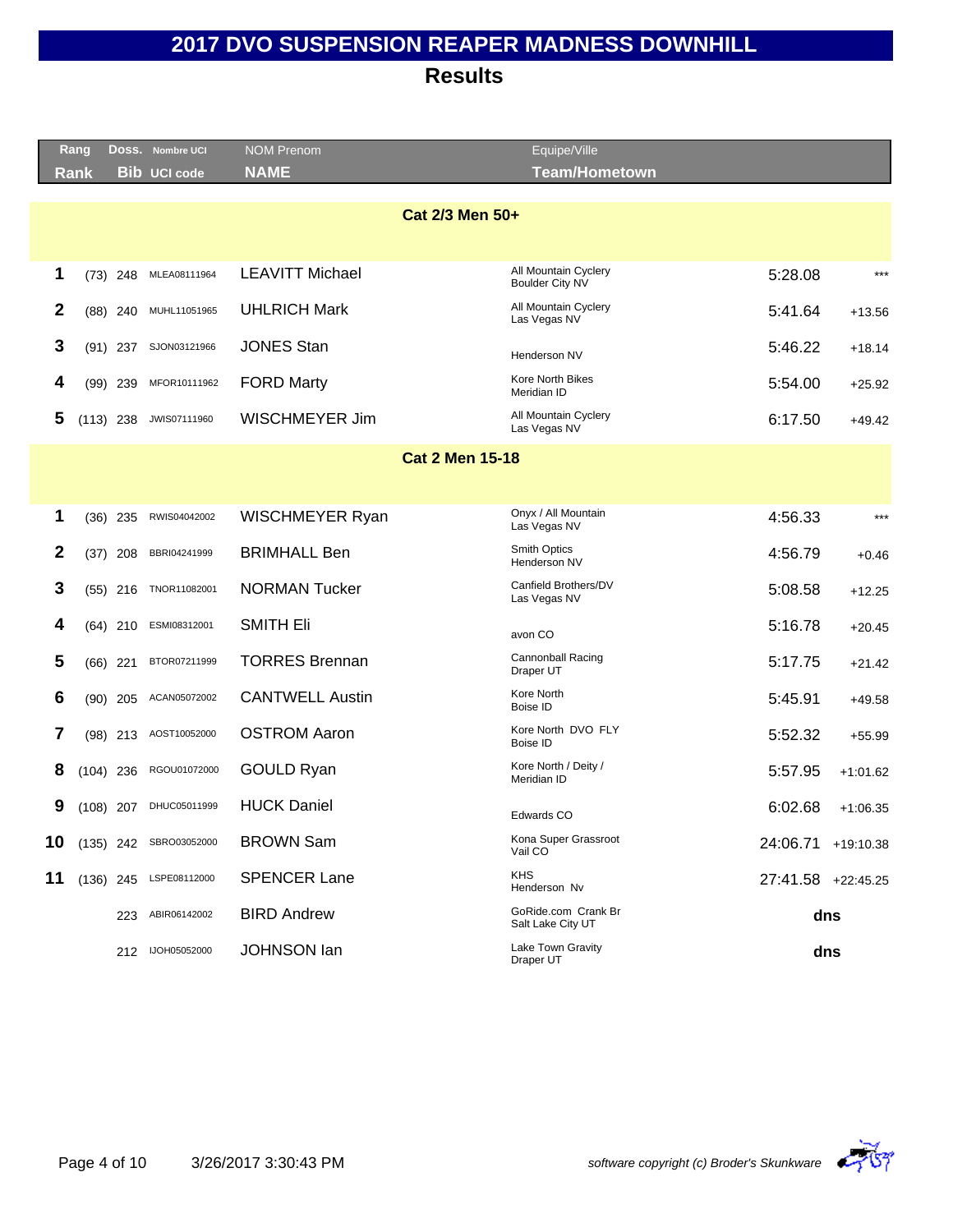|              | Rang        |             | DOSS. Nombre UCI       | <b>NOM Prenom</b>        | Equipe/Ville                            |         |                    |
|--------------|-------------|-------------|------------------------|--------------------------|-----------------------------------------|---------|--------------------|
|              | Rank        |             | <b>Bib UCI code</b>    | <b>NAME</b>              | <b>Team/Hometown</b>                    |         |                    |
|              |             |             |                        |                          |                                         |         |                    |
|              |             |             |                        | <b>Cat 2 Men 19-29</b>   |                                         |         |                    |
|              |             |             |                        |                          |                                         |         |                    |
| 1            |             | $(29)$ 217  | DMCN08091988           | <b>MCNEELY Daniel</b>    | Wheat Ridge CO                          | 4:52.98 | $***$              |
| $\mathbf{2}$ |             | $(58)$ 215  | MBAR08191998           | <b>BARRETT Michael</b>   | avon CO                                 | 5:09.53 | $+16.55$           |
| 3            |             | $(63)$ 229  | GGRA07311991           | <b>GRAHAM Garrett</b>    | Spy/O'Neal/Rynopower<br>Peoria AZ       | 5:15.52 | $+22.54$           |
| 4            |             | (69) 243    | VGON07191990           | <b>GONZALEZ Victor E</b> | All Mountain Cyclery<br>Las Vegas       | 5:24.60 | $+31.62$           |
| 5            |             | $(T70)$ 206 | BABL12121988           | <b>ABLES Bradley</b>     | Menifee CA                              | 5:26.39 | $+33.41$           |
| 6            |             | $(72)$ 260  | ADAL10241989           | <b>DALE Aaron</b>        |                                         | 5:26.63 | $+33.65$           |
| 7            |             | $(86)$ 254  | JDUN06111989           | <b>DUNCAN Jake</b>       | <b>DMC</b><br>Lake Elsinore             | 5:40.89 | $+47.91$           |
| 8            |             | $(101)$ 250 | TNIX07171997           | <b>NIXON Tyler</b>       | Western Mountain Spo<br>Littleton MA    | 5:55.73 | $+1:02.75$         |
| 9            | $(117)$ 231 |             | KWEL10291997           | <b>WELCKER Keagan</b>    | KHS Factory Grass Ro<br>St.George UT    | 6:27.51 | $+1.34.53$         |
| 10           |             |             | (134) 234 TMAY09141997 | <b>MAY Trenton</b>       | All Mountain Cyclery<br>Las Vegas NV    |         | 19:00.47 +14:07.49 |
|              |             |             |                        | <b>Cat 2 Men 30-39</b>   |                                         |         |                    |
|              |             |             |                        |                          |                                         |         |                    |
| 1            |             | $(84)$ 247  | JVAR02021978           | <b>VARGAS Javier</b>     | Toro Rojo<br>Canyon Country California  | 5:39.12 | $***$              |
| 2            |             | $(122)$ 233 | JGLE03281984           | <b>GLEN Jared</b>        | Cottonwood AZ                           | 6:46.64 | $+1:07.52$         |
|              |             |             |                        | <b>Cat 2 Men 40-49</b>   |                                         |         |                    |
|              |             |             |                        |                          |                                         |         |                    |
| 1            |             |             | (T70) 218 JBRU09191976 | <b>BRUEN Joshua</b>      | Novatec USA<br>Temecula CA              | 5:26.39 | $***$              |
| 2            |             | $(79)$ 220  | KLAU05011973           | <b>LAU Keith</b>         | Team Archie<br>Las Vegas NV             | 5:36.70 | $+10.31$           |
| 3            |             | $(96)$ 241  | RCOW02041974           | <b>COWLING Ryan</b>      | KORE NORTH INTENSEDE<br><b>MERIDIAN</b> | 5:51.53 | $+25.14$           |
| 4            |             | $(100)$ 255 | WHOL08171970           | <b>HOLMES Wesley</b>     | Groaz<br>phoenix                        | 5:55.60 | $+29.21$           |
| 5            |             | $(103)$ 204 | IGON12111976           | <b>GONZALEZ Isaac</b>    | Toro Rojo DH/Guero's<br>Los Angeles CA  | 5:57.32 | $+30.93$           |
| 6            |             | $(118)$ 244 | JZVO04041972           | ZVONAR Joe               | KORE NORTH INTENSEDE<br>phoenix         | 6:33.01 | $+1:06.62$         |
|              |             |             |                        |                          |                                         |         |                    |

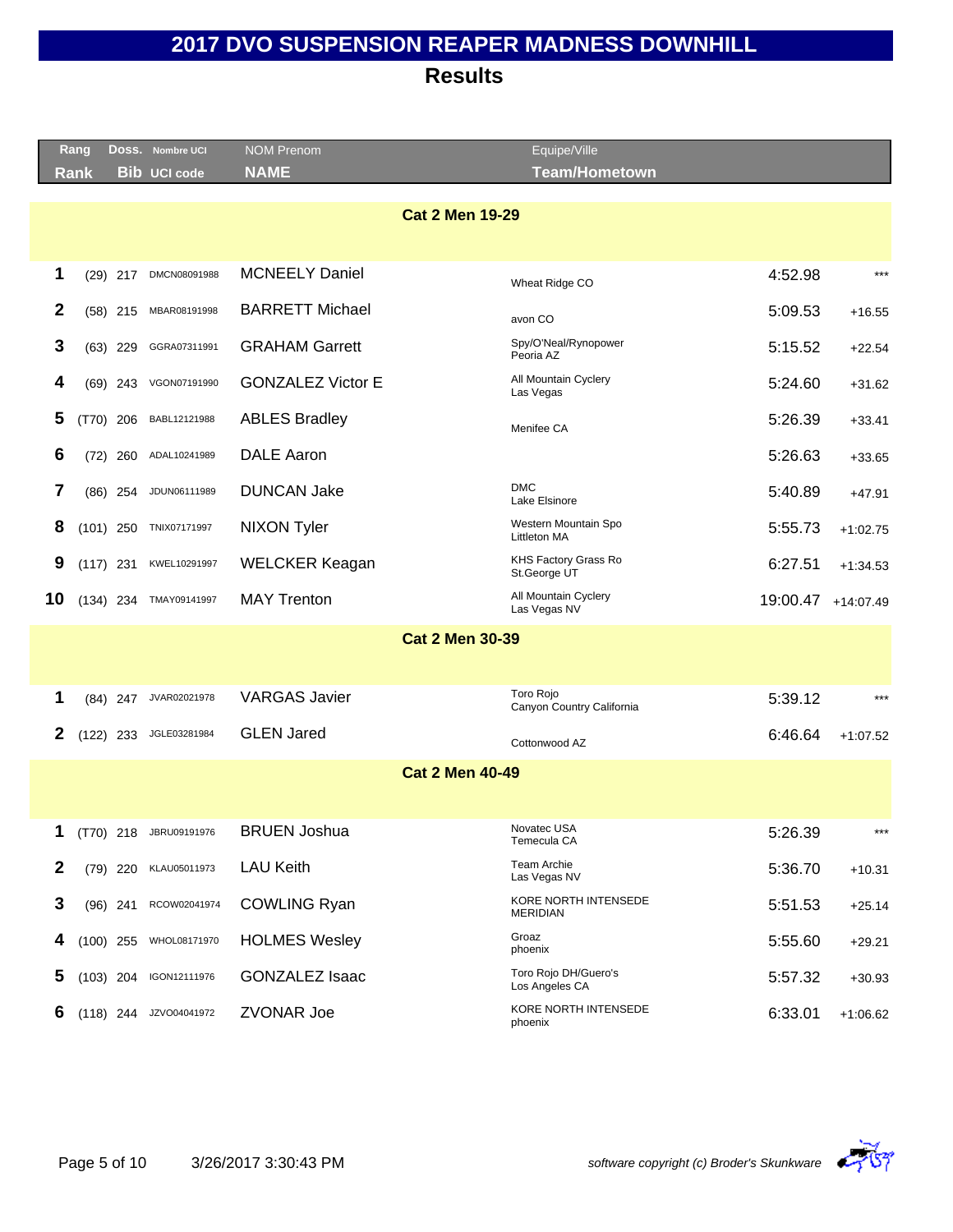|              | <u>Rang</u> |            | DOSS. Nombre UCI      | <b>NOM Prenom</b>        | Equipe/Ville                                |         |          |
|--------------|-------------|------------|-----------------------|--------------------------|---------------------------------------------|---------|----------|
|              | Rank        |            | <b>Bib UCI code</b>   | <b>NAME</b>              | <b>Team/Hometown</b>                        |         |          |
|              |             |            |                       | <b>Open Men</b>          |                                             |         |          |
|              |             |            |                       |                          |                                             |         |          |
| 1            |             | $(21)$ 126 | SMCC02161985          | <b>MCCLENDON Sean</b>    | DEITY/2SIX Stallions<br>Boise ID            | 4:47.82 | $***$    |
| 2            |             | $(24)$ 43  | QSPA07191968          | <b>SPAULDING Quinton</b> | <b>KHS Factory Racing</b>                   | 4:49.78 | $+1.96$  |
| 3            | (27)        | 33         | LTRI11011971          | <b>TRIBUS Lars</b>       | Henderson NV<br>Deity/Fly/GT                | 4:51.05 |          |
|              |             |            |                       |                          | milford NJ                                  |         | $+3.23$  |
| 4            | (41)        | 29         | JHAD12121987          | <b>HADDOCK Josh</b>      | Bicycle Depot of Ari<br>phoenix AZ          | 4:58.87 | $+11.05$ |
|              |             | 39         | RCLE12151976          | <b>CLEEK Ryan</b>        | <b>Richmond CA</b>                          | dnf     |          |
|              |             | 145        | BBEN10071973          | <b>BENDA Bill</b>        | All Moutain<br>Henderson                    | dnf     |          |
|              |             |            |                       | <b>Cat 1 Men 19-29</b>   |                                             |         |          |
|              |             |            |                       |                          |                                             |         |          |
| 1            | (8)         | 120        | LSMI05091997          | <b>SMILLIE Liam</b>      | Novatec truckerco<br>Las Vegas              | 4:27.85 | $***$    |
| 2            | (20)        | 122        | CCHI02121998          | <b>CHIPMAN Cole</b>      | Lake Town Bicycles/<br>Orem Utah            | 4:47.46 | $+19.61$ |
| 3            | (32)        | 100        | KMAG10171992          | <b>MAGENHEIM Kris</b>    | <b>NCB</b><br>Temecula CA                   | 4:53.50 | $+25.65$ |
| 4            | (39)        | 123        | APEA03131997          | <b>PEARSON Andrew</b>    | WESTERN STATE COLORA<br><b>Bellevue ID</b>  | 4:57.66 | $+29.81$ |
| 5            |             | $(46)$ 166 | WJAR09171995          | <b>JARMEL Wade</b>       | Wheels in motion Jah<br>BeniciA             | 5:02.52 | $+34.67$ |
| 6            |             | $(51)$ 107 | CHAR12311997          | <b>HARRIS Chase</b>      | Pleasant view UT                            | 5:07.20 | $+39.35$ |
| 7            |             | $(60)$ 169 | AHOW12291998          | <b>HOWE Asa</b>          | Deity Components<br>Dayton Nv               | 5:13.08 | $+45.23$ |
| 8            |             | $(65)$ 117 | SO'D10221995          | <b>O'DONNELL Sean</b>    | <b>WESTERN STATE COLORA</b><br>ROCHESTER MN | 5:16.88 | $+49.03$ |
|              |             |            |                       | <b>Cat 1 Men 30-39</b>   |                                             |         |          |
|              |             |            |                       |                          |                                             |         |          |
| 1            |             |            | (19) 102 ZPLY10171983 | PLY Zach                 | All Mountain Cyclery<br>Gilbert AZ          | 4:47.29 | $***$    |
| $\mathbf{2}$ |             | $(43)$ 170 | RMAS01161986          | <b>MASTERSON Robert</b>  | <b>Filz Built Bicycles</b><br>Burke Va      | 4:58.98 | $+11.69$ |
| 3            |             | $(49)$ 110 | BZIM01211986          | <b>ZIMMERMAN Brian</b>   | Shovel-Kali<br>Kensington CA                | 5:05.57 | $+18.28$ |
| 4            |             | $(56)$ 118 | MCLA02121979          | <b>CLARK Michael</b>     | Bohemian cycling tea<br>Springdale          | 5:08.79 | $+21.50$ |
| 5            |             |            | (57) 116 AGIL04211987 | <b>GILMOUR Alex</b>      | All Mountain Cyclery<br>Henderson Nv        | 5:09.51 | $+22.22$ |

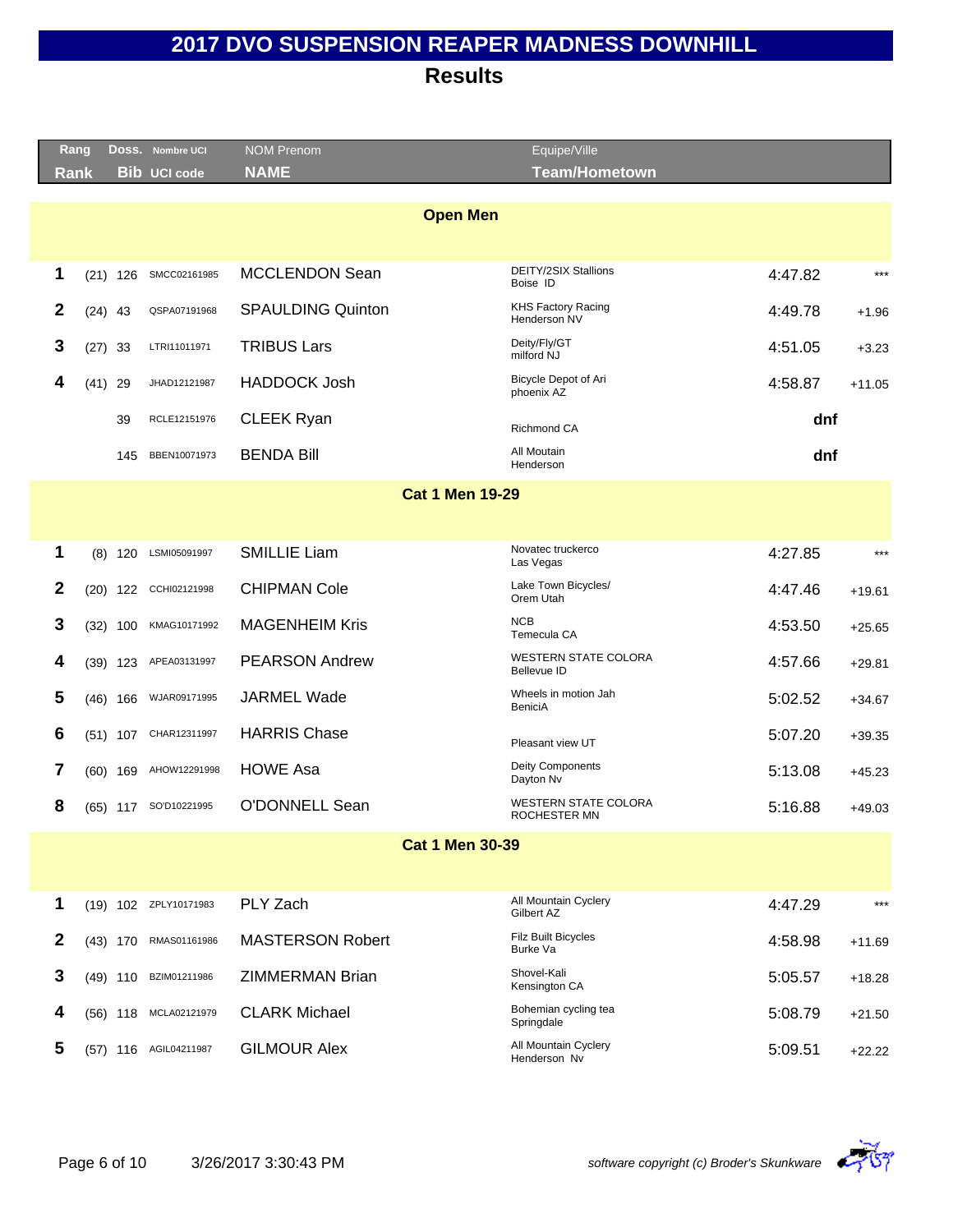| Rang |            | Doss. Nombre UCI       | <b>NOM Prenom</b>        | Equipe/Ville                              |         |          |
|------|------------|------------------------|--------------------------|-------------------------------------------|---------|----------|
| Rank |            | <b>Bib UCI code</b>    | <b>NAME</b>              | <b>Team/Hometown</b>                      |         |          |
|      |            |                        | <b>Cat 1 Men 40-49</b>   |                                           |         |          |
| 1    |            | (40) 127 AMCE12241974  | <b>MCELYEA Alex</b>      | Airpark Bikes/Intens<br>Scottsdale        | 4:57.97 | $***$    |
| 2    | $(44)$ 109 | QWIN02231973           | <b>WINTER Quinn</b>      | Knolly/DVO/Deity/Max<br>henderson NV      | 4:59.99 | $+2.02$  |
| 3    | $(47)$ 106 | DDON01231973           | <b>DONOHUE David</b>     | Sedona AZ                                 | 5:02.95 | $+4.98$  |
| 4    | $(52)$ 101 | MKUG06121970           | <b>KUGEL Mark</b>        | Laketownbicycles gtb<br>Salt Lake City UT | 5:07.74 | $+9.77$  |
| 5    | $(53)$ 121 | VAIV06071968           | AIVAZIAN Vahe            | <b>WEST SIDEW</b>                         | 5:08.02 | $+10.05$ |
| 6    |            | (67) 113 CJEA01191976  | <b>JEAN Chris</b>        | Phoenix AZ                                | 5:19.68 | $+21.71$ |
| 7    | (68) 125   | BSCH02091966           | <b>SCHEVERS Brooks</b>   | god<br>dewey                              | 5:22.20 | $+24.23$ |
| 8    | $(74)$ 119 | BPAR04081977           | <b>PARKER Brian</b>      | Knolly bikes/Oneal/T<br>Newbury Park CA   | 5:29.16 | $+31.19$ |
| 9    | (82) 105   | BGOO11011969           | <b>GOODRICH Buck</b>     | Southridge USA<br>Norco CA                | 5:38.82 | $+40.85$ |
|      | 111        | JGIL06031971           | <b>GILLESPIE James</b>   | Mojo Wheels Fox Daki<br>Denver CO         | dns     |          |
|      |            |                        | <b>Cat 1 Men 50+</b>     |                                           |         |          |
| 1    |            | (123) 112 BBON03011957 | <b>BONDURANT Bobby</b>   | Truckerco<br>Big Bear City CA             | 6:50.82 |          |
|      |            |                        | <b>Cat 1 Women 15-18</b> |                                           |         |          |
| 1    |            | (125) 103 MMER08152002 | <b>MERTEN Mckenna</b>    | <b>Cissters Racing/Comm</b><br>Jamul CA   | 6:52.46 |          |
|      |            |                        | <b>Cat 1 Women 30-39</b> |                                           |         |          |
| 1    |            | (128) 108 MMUR12061979 | <b>MURETTA Megan</b>     | Mojo Wheels<br>Denver NV                  | 7:22.83 |          |

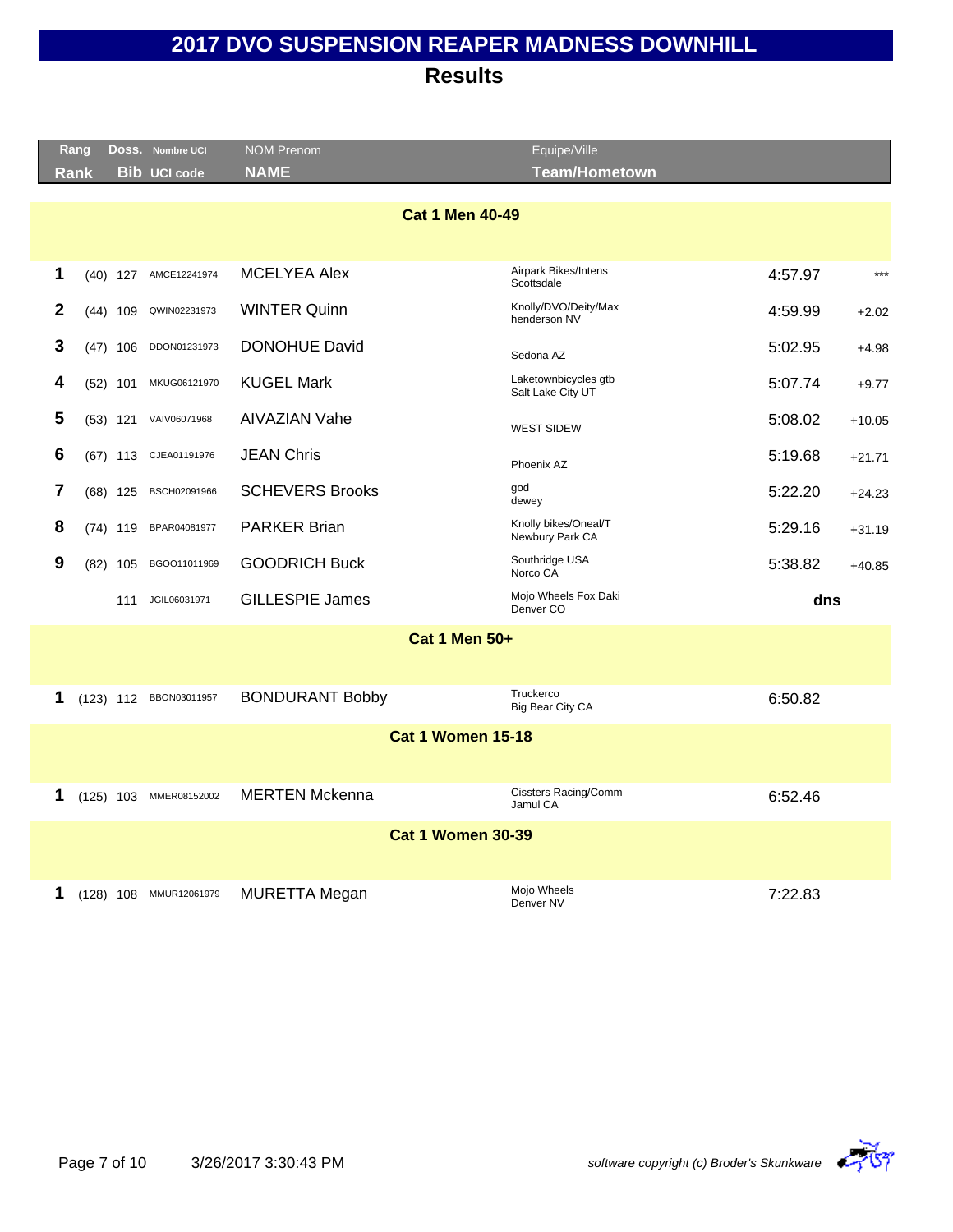**Results**

Equipe/Ville

|              | Rang       |     | DOSS. Nombre UCI       | <b>NOM Prenom</b>         | Equipe/Ville                                 |         |            |
|--------------|------------|-----|------------------------|---------------------------|----------------------------------------------|---------|------------|
| Rank         |            |     | <b>Bib UCI code</b>    | <b>NAME</b>               | <b>Team/Hometown</b>                         |         |            |
|              |            |     |                        | <b>Cat 1 Men 15-16</b>    |                                              |         |            |
|              |            |     |                        |                           |                                              |         |            |
| 1            | $(6)$ 17   |     | CSUE06222001           | <b>SUETOS Cole</b>        | Incycle Intense Race<br>Temecula CA          | 4:24.26 | $***$      |
| $\mathbf{2}$ | $(9)$ 18   |     | JFOR08312001           | FORESTA Joseph            | Factory GT/ENVE/SHIM<br>south jordan UT      | 4:30.70 | $+6.44$    |
| 3            | $(15)$ 115 |     | ADOO06132002           | <b>DOOLEY Austin</b>      | Incycle Race Team<br>Yucaipa CA              | 4:39.30 | $+15.04$   |
| 4            | (59)       | 114 | TERV01112002           | <b>ERVIN Tyler</b>        | Alpine Ride Shop/San<br>Alpine CA            | 5:09.64 | $+45.38$   |
|              |            | 19  | DSIL12302002           | <b>SILVA Dante</b>        | Factory GT/100%/Onyx<br>Chula Vista CA       | dns     |            |
|              |            |     |                        | <b>Cat 1 Men 17-18</b>    |                                              |         |            |
|              |            |     |                        |                           |                                              |         |            |
| 1            | $(4)$ 25   |     | SWAL11301999           | <b>WALTON Steven</b>      | Commencal<br>Corona CA                       | 4:20.76 | $***$      |
| $\mathbf{2}$ | $(17)$ 21  |     | ALOS09172000           | LOSKOTA Angelo            | Team BLOCK<br>Lancaster CA                   | 4:40.20 | $+19.44$   |
| 3            | $(26)$ 20  |     | MSHE02282000           | SHEPHERD Max              | LakeTown Gravity Cop<br>West Jordan UT       | 4:50.76 | $+30.00$   |
| 4            | (33)       | 124 | KSCH06172000           | <b>SCHEVERS Koby</b>      | <b>GOD</b><br>Dewey                          | 4:55.34 | $+34.58$   |
| 5            | $(34)$ 146 |     | SFAR06192000           | <b>FARROW Shane</b>       | newhall                                      | 4:55.88 | $+35.12$   |
| 6            | $(38)$ 24  |     | AGRO06012000           | <b>GROGAN-CRANE Alec</b>  | Rev Grips / 100%<br><b>Belmont CA</b>        | 4:57.08 | $+36.32$   |
| 7            | $(42)$ 22  |     | DBAR07221999           | <b>BARRON Drake</b>       | FOES RACING/DVO<br>La Crescenta CA           | 4:58.97 | $+38.21$   |
| 8            | $(45)$ 26  |     | BJEN08211999           | <b>JENSEN Brody</b>       | Kore North/DVO/Deity<br>Meridian ID          | 5:01.65 | $+40.89$   |
|              |            |     |                        | <b>Pro Women</b>          |                                              |         |            |
|              |            |     |                        |                           |                                              |         |            |
| 1            |            |     | (48) 1001 SKIN10061999 | KINGSHILL Samantha        | CollegeCyclery/Oneal<br>Sacramento CA        | 5:03.90 | $***$      |
| $\mathbf{2}$ | $(87)$ 47  |     | AMIS01291999           | <b>MISSIAGGIA Alessia</b> | <b>GT Bicycles</b><br>Laives                 | 5:41.45 | $+37.55$   |
| 3            | $(110)$ 7  |     | AWEN02271981           | <b>WENTZ Amanda</b>       | Transition/Gamut/fox<br>Reno NV              | 6:06.12 | $+1:02.22$ |
| 4            | $(115)$ 74 |     | CSEL11211988           | <b>SELIG Ci</b>           | Trucker Co / 510 DVO<br><b>Big Bear Lake</b> | 6:24.84 | $+1:20.94$ |
| 5            | $(116)$ 73 |     | EGAC06071998           | <b>GACAD Emily</b>        | Incycle Race Team/ I<br>Morro Bay            | 6:25.34 | $+1:21.44$ |
|              |            |     |                        |                           |                                              |         |            |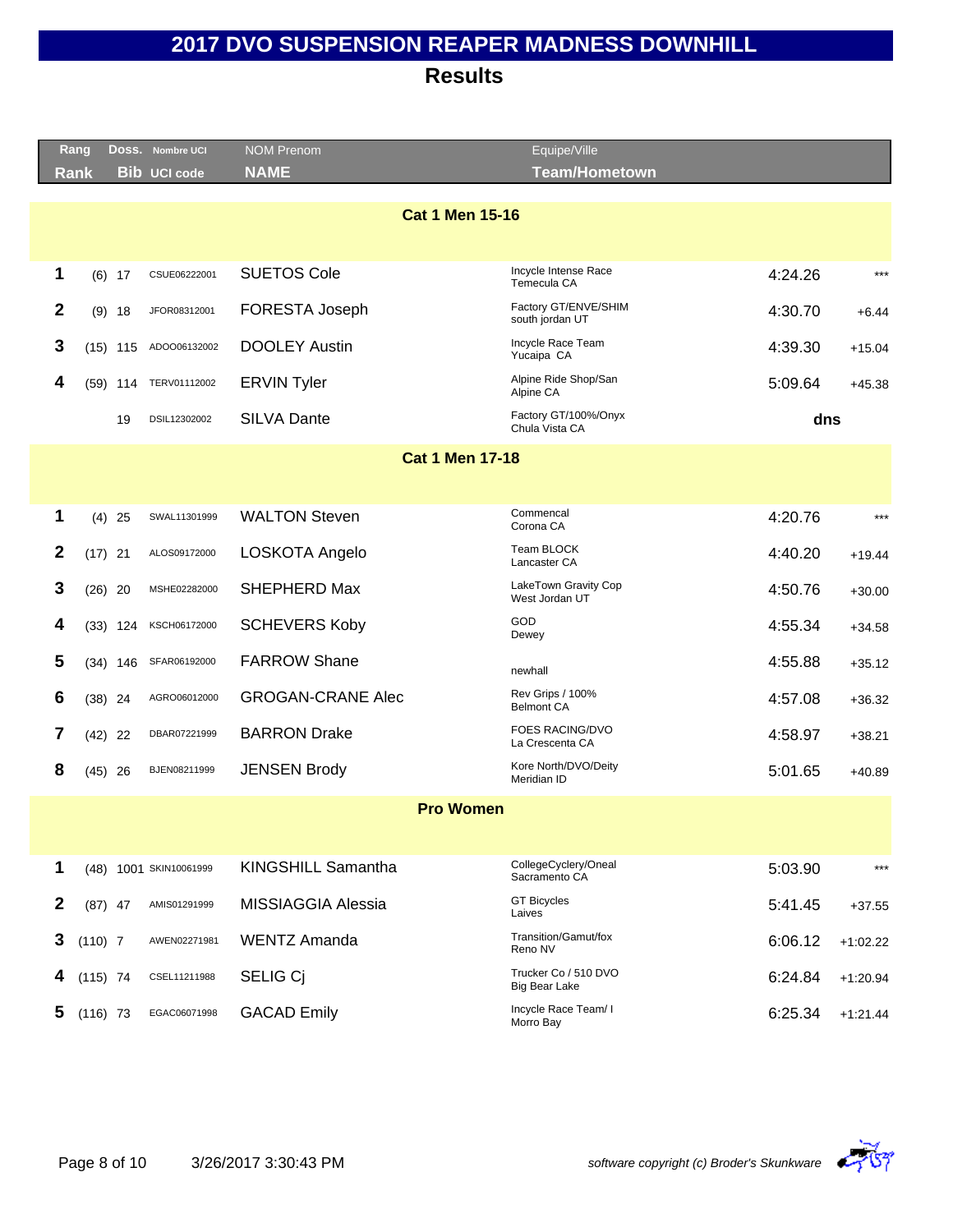**Results**

|                  | Rang      |   | Doss. Nombre UCI    | <b>NOM Prenom</b>            | Equipe/Ville                                 |         |          |
|------------------|-----------|---|---------------------|------------------------------|----------------------------------------------|---------|----------|
| <b>Rank</b>      |           |   | <b>Bib UCI code</b> | <b>NAME</b>                  | <b>Team/Hometown</b>                         |         |          |
|                  |           |   |                     | <b>Pro Men</b>               |                                              |         |          |
|                  |           |   |                     |                              |                                              |         |          |
|                  |           |   |                     |                              | <b>YT Industries</b>                         |         | $***$    |
| 1                | (1) 1     |   | AGWI12241987        | <b>GWIN Aaron</b>            | Wildomar                                     | 4:07.16 |          |
| $\boldsymbol{2}$ | (2) 3     |   | LBIN08271989        | <b>BINGGELI Logan</b>        | <b>KHS Factory Racing</b><br>St. George UT   | 4:16.39 | $+9.23$  |
| 3                | (3) 69    |   | DTRI03201996        | <b>TRIANTAFILLOU Demetri</b> | Lake Town Bicycles<br>Salt Lake City         | 4:19.69 | $+12.53$ |
| 4                | $(5)$ 14  |   | CHIG11111985        | <b>HIGGERSON Chris</b>       | Mojo Wheels/ Foxhead<br>avon CO              | 4:21.60 | $+14.44$ |
| 5                | $(7)$ 11  |   | GPIT07121990        | <b>PITTS Graeme</b>          | <b>Graeme Pitts Racing</b><br>nevada city CA | 4:26.40 | $+19.24$ |
| 6                | $(10)$ 48 |   | WKAU01251994        | <b>KAUPAS Wiley</b>          | Specialized<br>Silverthorne                  | 4:33.52 | $+26.36$ |
| 7                | $(11)$ 12 |   | SGLA06151988        | <b>GLADU Scott</b>           | Absolute bikes<br>Flagstaff AZ               | 4:35.20 | $+28.04$ |
| 8                | $(12)$ 16 |   | JNEW03031989        | <b>NEWTH Jordan</b>          | Specialized 100% o<br>West Rutland VT        | 4:35.68 | $+28.52$ |
| 9                | $(13)$ 59 |   | MMOO10261995        | <b>MOORE Matt</b>            | Enve composites/ Enc<br>Benicia ca           | 4:36.80 | $+29.64$ |
| 10               | (14) 8    |   | SWEN02251984        | <b>WENTZ Steven</b>          | Transition/Fox/Gamut<br>Reno NV              | 4:36.81 | $+29.65$ |
| 11               | $(16)$ 46 |   | GCAR08251996        | <b>CARTER Galen</b>          | Lake Town Bicycles<br>Salt Lake City         | 4:40.16 | $+33.00$ |
| 12               | $(18)$ 15 |   | SSPA04291973        | <b>SPANGLER Scott</b>        | Salt Lake City UT                            | 4:45.48 | $+38.32$ |
| 13               | $(22)$ 64 |   | BCAH10131996        | <b>CAHAL Brian</b>           | Factory novatec raci<br>Martinez ca          | 4:48.18 | $+41.02$ |
| 14               | $(23)$ 55 |   | JSIM12171993        | SIMONETTI Jonathon           | Encina Bikes / Gamut<br>Benicia CA           | 4:48.94 | $+41.78$ |
| 15               | $(25)$ 50 |   | BHEL02271996        | <b>HELBLING Bryce</b>        | Lake Town Bicycles K<br>Salt Lake City       | 4:50.05 | $+42.89$ |
| 16               | $(28)$ 10 |   | BPET10091992        | <b>PETRITZ Blake</b>         | Green Mammoth Fox F<br>Mammoth Lakes CA      | 4:51.51 | $+44.35$ |
| 17               | $(30)$ 49 |   | ECOH08261988        | <b>COHN Eddy</b>             | WSCU<br>CRESTED BUTTE CO                     | 4:53.03 | $+45.87$ |
| 18               | $(31)$ 9  |   | VKIM12281988        | <b>KIMBER Vincent</b>        | Pro Pivot Cycles T<br>Petaluma CA            | 4:53.33 | $+46.17$ |
| 19               | (35) 6    |   | CRID07091990        | <b>RIDDER Christopher</b>    | GT/DVO/Laketown Bicy<br>Salt Lake City UT    | 4:56.06 | $+48.90$ |
| 20               | $(50)$ 71 |   | JCOA09161980        | COARASA Jimmy                | oNEAL RACING<br>la                           | 5:06.49 | $+59.33$ |
|                  |           | 2 | BKLE11251997        | <b>KLEIN Bruce</b>           | KHS Factory Racing<br>Alpadena CA            | dnf     |          |

**Scoring & Timing Summary Notes**